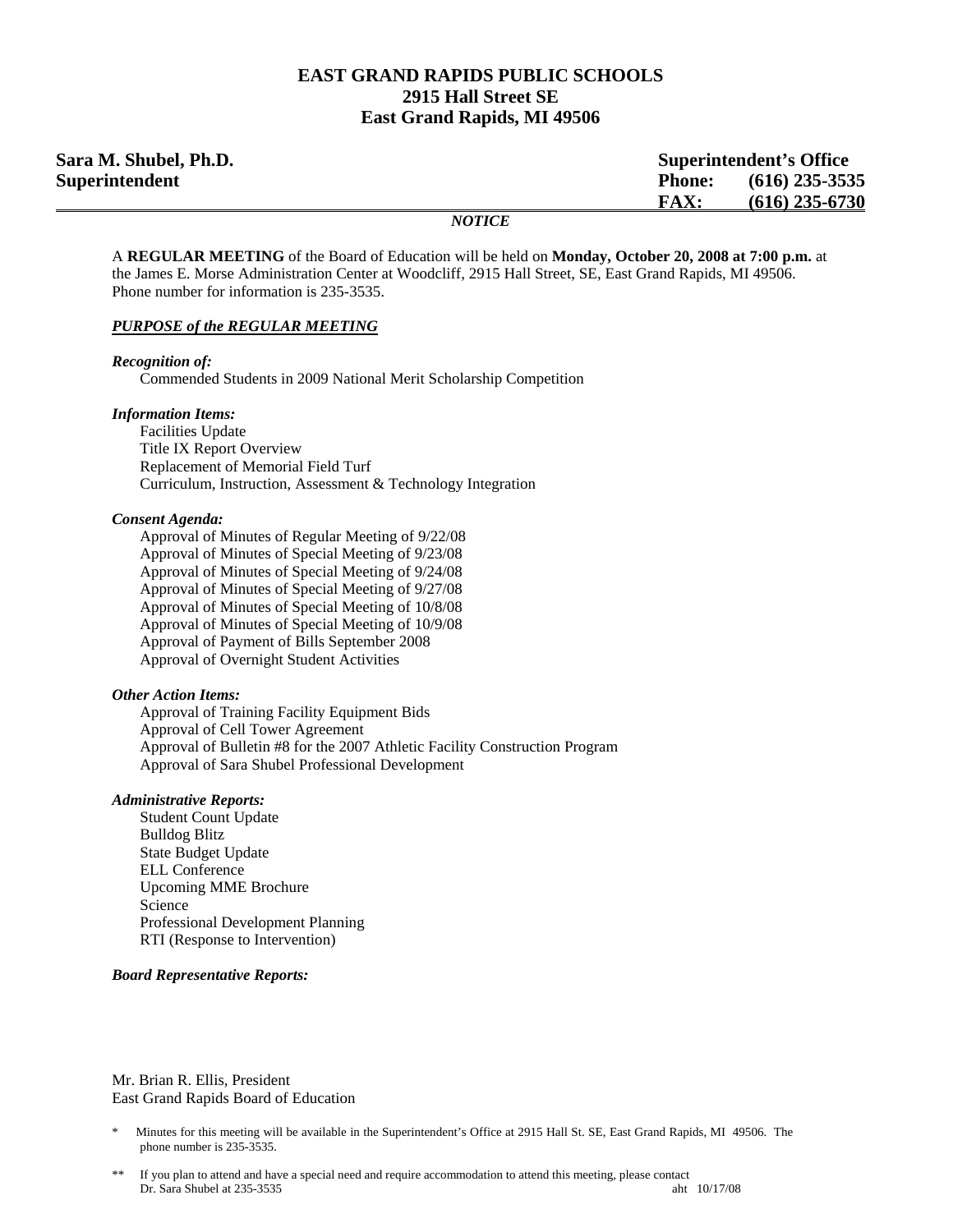# *Our Mission*

# *Educating and inspiring each student*

# *to navigate successfully in a global community.*

# **REGULAR Meeting of the East Grand Rapids Board of Education**

The James E. Morse Administration Center at Woodcliff, 2915 Hall Street SE East Grand Rapids, MI 49506. For Information -Phone 616-235-3535.

## **Monday, October 20, 2008**

# **7:00 p.m. AGENDA**

- 1. Meeting Called to Order
- 2. Acknowledgment of Guests
- 3. Public Comments
- 4. Board Secretary's Report Communications to and from the Board Mrs. Trierweiler
- 5. High School Student Council President's Report Mr. Sam Wohns
- 6. EGREA President's Report Mrs. Nancy McSkimming
- 7. Recognition of East Grand Rapids Commended Students in the 2009 National Merit Scholarship Competition – Mr. Larry Fisher and Mrs. Jenny Fee

## *Discussion Items:*

- 8. Facilities Update Mr. Edison
- 9. Title IX Report Overview Mr. Robertson
- 10. Replacement of Memorial Field Turf
- 11. Curriculum, Instruction, Assessment & Technology Integration Mrs. Glowicki and Mr. Jenkins (Enclosure #11)

## *Action Items - Consent Agenda:*

|  | Background:     | In order to save time during the meeting, we are using a Consent   |
|--|-----------------|--------------------------------------------------------------------|
|  |                 | Agenda. Items in the Consent Agenda include those that are routine |
|  |                 | or have been previously discussed by the Board of Education. Any   |
|  |                 | Board Member may request to have any item removed for a separate   |
|  |                 | discussion and vote.                                               |
|  | Rocommondation: | Motion to approve items in the Consent Agonda Numbers 12           |

- Recommendation: Motion to approve items in the Consent Agenda Numbers 12 through <u>19</u>
- 12. Approval of Minutes of REGULAR MEETING of 9/22/08 (Enclosure #12)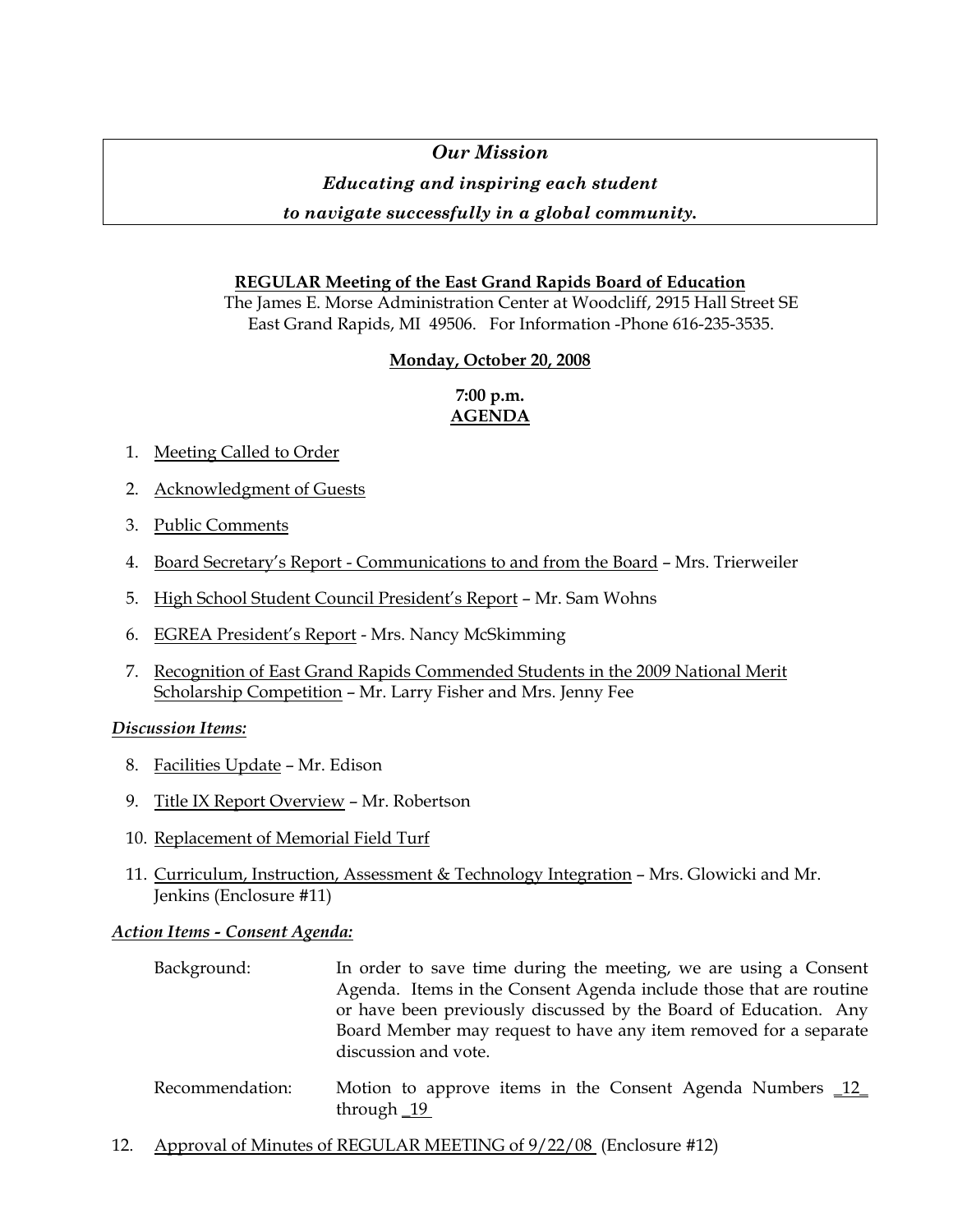- 13. Approval of Minutes of SPECIAL MEETING of 9/23/08 (Enclosure #13)
- 14. Approval of Minutes of SPECIAL MEETING of 9/24/08 (Enclosure #14)
- 15. Approval of Minutes of SPECIAL MEETING of 9/27/08 (Enclosure #15)
- 16. Approval of Minutes of SPECIAL MEETING of 10/08/08 (Enclosure #16)
- 17. Approval of Minutes of SPECIAL MEETING of 10/09/08 (Enclosure #17)
- 18. Approval of Payment of Bills for September 2008 (Enclosure #18)
- 19. Approval of Overnight Student Activities (Enclosure #19)
	- Background: In accordance with Board of Education Policy #7490, the Athletic Department has additional trips and overnight activities as outlined in Enclosure #19 for approval by the Board.

### *Other Action Items:*

- 20. Approval of Training Facility Equipment Bid (Enclosure #20)
	- Background: The Administration has requested and received bids for the individual pieces of equipment that will be utilized in the High School training facility when the facility is completed next September. The companies awarded bids will store the equipment to be purchased until the district is ready to take possession next August. Bids were requested early to avoid likely cost increases in training equipment between now and next summer.
	- Recommendation: Motion to approve the bids as recommended by the Facilities Committee and Superintendent as presented.
- 21. Approval of Cell Tower Agreement (Enclosure #21)
	- Background: The district was approached by a firm by the name of MetroPCS, Inc., who is interested in leasing ground space from the district so they can place equipment on the cell tower owned by Sprint/Nextel. The Finance Committee and Superintendent recommend approval of the lease.
	- Recommendation: Motion to approve the contract to lease ground space to IPC Wireless, Inc., as recommended by the Finance Committee and Superintendent.
- 22. Approval of Bulletin #8 for the 2007 Athletic Facility Construction Program (Enclosure #22)

 Background: The district has been in consultation with our architectural firm and has agreed that improvements to the design of the heating and cooling systems for the addition at the High School are needed. The cost of the proposed changes is \$88,740.00. The Facilities Committee has reviewed the need for this bulletin and recommends approval.

 Recommendation: Motion to approve Bulletin #8 in the amount of \$88,740.00 as recommended by the Facilities Committee and Superintendent.